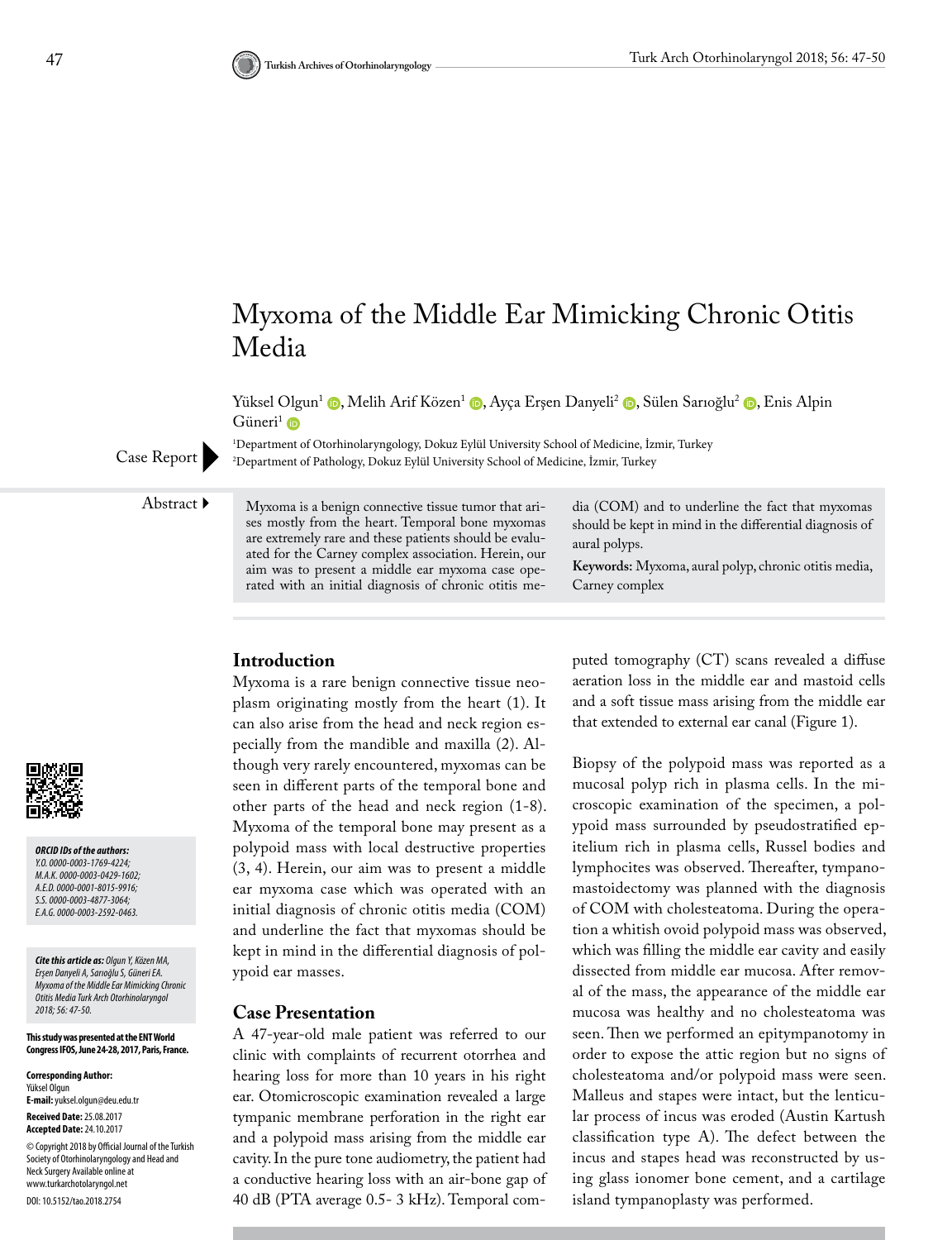

Figure 1. Preoperative coronal section temporal CT scan showing a soft tissue density in the middle ear cavity extending to the external ear canal



Figure 2. Beneath the respiratory type epithelium, rare benign stellar cells and inflammatory cells are readily seen (H&E, original magnification X40)



Figure 3. Beneath the respiratory type epithelium, rare benign stellar cells and inflammatory cells are readily seen (H&E, original magnification X10)

Microscopic examination revealed submucosal S100 positive, EMA, CD34, synaptophysin, CD56, CD57, GFAP, P53 negative spindle or stellate cells observed in a myxoid matrix. The



Figure 4. The stellar cells show strong S100 positivity (immunohistochemistry; S100) (magnification X20)



Figure 5. Few cells exhibit Ki67 immunoreactivity (low proliferative activity) (immunohistochemistry; Ki67) (original magnification X20)

ki-67 proliferative activity was quite low (Figure 2-5). With these pathologic features, the final evaluation of the polypoid mass was reported as myxoma. The patient consulted with Cardiology, Endocrinology and Dermatology departments and was evaluated for the Carney complex. Echocardiograpy, thyroid and scrotal ultrasonography, abdomen CT, hypophysis magnetic resonance imaging (MRI) studies were completed and their results were all normal with the exception of a non-functional pituitary microadenoma, which was eight mm in diameter. Eventually it was concluded that the patient did not have Carney complex.

Our preoperative clinical diagnosis was COM with cholesteatoma due to the existence of a non-specific polypoid mass in the middle ear and a history of recurrent otorrhea. In preoperative CT scans of the patient, some soft tissue density and aeration loss was observed in mastoid cells, but as our initial diagnosis was chronic otitis media and we did not observe any signs of cholesteatoma in the middle ear cavi-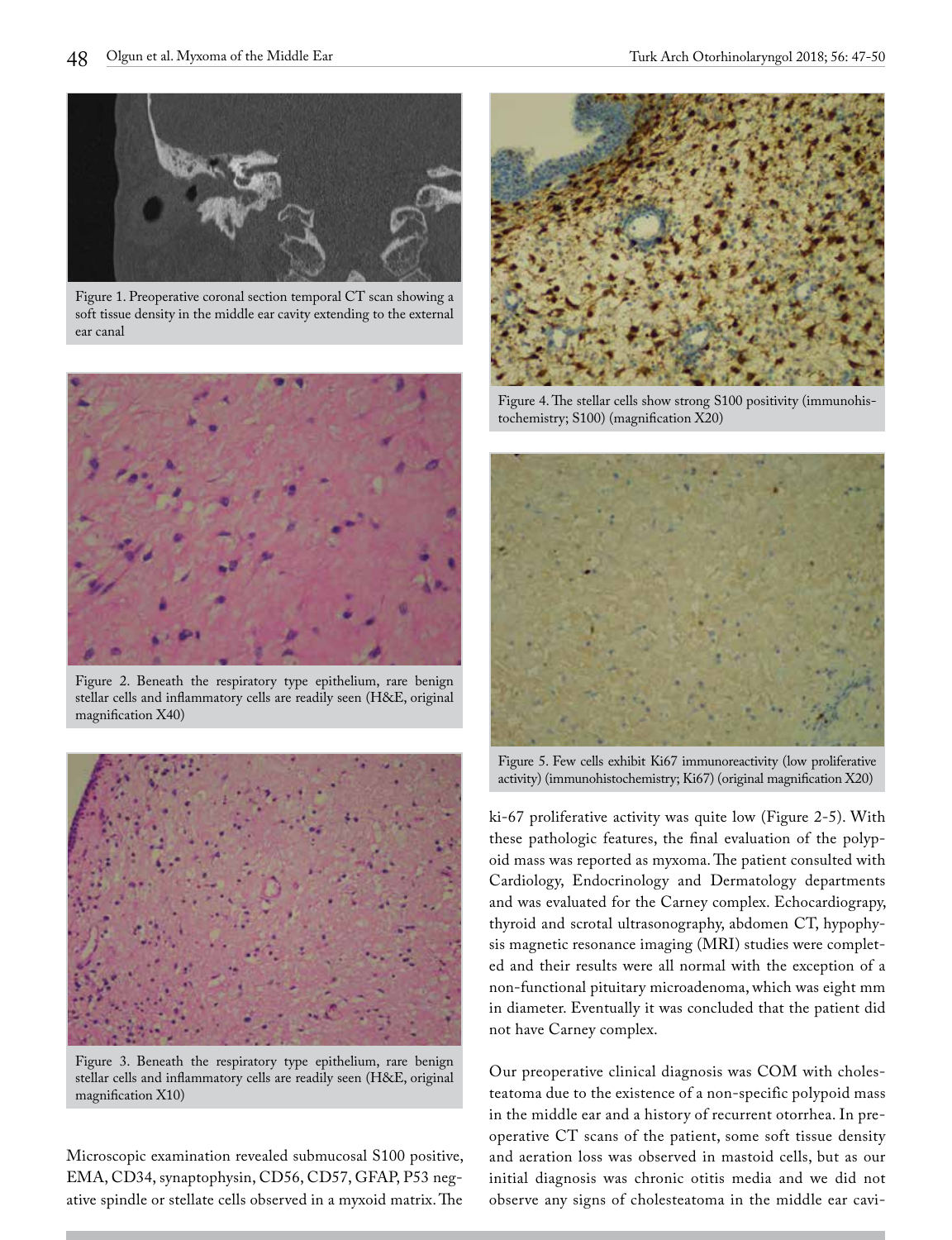ty and attic region after clearance of the polypoid mass, we did not explore the mastoid region. However, the biopsy of the polypoid mass was resulted as myxoma. For this reason, we decided to explore the middle ear and mastoid cavity in order to rule out any residual tumor as soon as possible and investigate the patient for possible Carney complex association. Temporal magnetic resonance imaging was completed at the second postoperative month, which revealed some loss of aeration in the mastoid cells. Then a canal wall up mastoidectomy was performed as a second look, but we did not observe any signs of residual tumor in mastoid cells and middle ear cavity. No signs of recurrence were seen after a follow-up period of 17 months, and the patient's postoperative pure tone audiometry result was normal. Written informed consent was obtained from the patient prior to redaction of this manuscript.

### **Discussion**

Myxomas are rare benign tumors arising mostly from the connective tissues of the heart. The head and neck region, mandible and maxilla (2, 3) are the most common sites of involvement. However, they may arise from different parts of the temporal bone such as the ear lobule, external auditory canal, or middle ear (1, 4, 7)**.**

Myxomas of the temporal bone may have local destructive properties causing otorrhea, hearing loss, headache and facial palsy depending on the site of involvement (1, 3, 7). Surgery is considered as the first choice of treatment, because the myxomas are not radiosensitive (4, 8). Although we did not observe any local destructive properties in the CT scan, we noted an erosion in the lenticular process of incus intraoperatively and we reconstructed this defect using bone cement.

Temporal bone myxomas may be related to the Carney complex in some cases, characterized by various cardiac and cutaneous myxomas, melanotic schwannomas, endocrine tumors and cutaneous pigmentary manifestations (1-3, 7). Carney complex is inherited autosomal dominantly and PRKAR1A gene mutations or deletions are seen in patients (3). Early detection of cardiac myxomas is mandatory because they may lead to fatal conditions such as cardiac embolisms. Our case was a healthy male patient without any history of possible cardiac involvement but it was consulted with Cardiology, Endocrinology and Dermatology departments, eventually ruling out of existence of a Carney complex.

Aural polyps are mostly encountered with chronic suppurative otitis media. In a study conducted on 42 patients with aural polyps, 88% of the cases were related to tubotympanic otitis media, but in 12% of the cases cholesteatoma was the underlying pathology (9). However, it should be kept in mind that aural polyps may be related to serious pathologies other than COM as seen in our case. Xenellis et al. (10) reported that, among the patients they operated on with an initial diagnosis of COM and

with a polypoid mass in the external ear canal, cholesteatoma was the main pathology in the majority of the cases (86.7%). However, other lesions like glomus tumor, melanoma, mucosal adenoma, fibrous dysplasia, squamous cell carcinoma, adenoma of the endolymphatic sac, encephalocele, and tuberculosis were reported in the remaining patients. Solitary middle ear myxoma is extremely rare with only a few cases described in the literature (2, 4, 5, 7). Due to its morphological characteristics (polypoid mass) and symptoms such as hearing loss, recurrent otorrhea, and facial palsy it could easily be misdiagnosed clinically as a case of COM.

## **Conclusion**

Myxomas should be kept in mind in the differential diagnosis of patients with aural polyps. Besides, all patients diagnosed with myxomas should also be evaluated for the possible association of the Carney complex.

**Informed Consent:** Written informed consent was obtained from patient who participated in this study.

Peer-review: Externally peer-reviewed.

**Author Contributions:** Concept - Y.O., A.E.D., M.A.K., E.A.G., S.S.; Design - Y.O., A.E.D., M.A.K., E.A.G., S.S.; Supervision -E.A.G., S.S., Y.O., A.E.D, M.A.K; Resource - A.E.D., S.S., Y.O.; Materials - Y.O., A.E.D., S.S.; Data Collection and/or Processing - Y.O., M.A.K.; Analysis and/or Interpretation - Y.O.; Literature Search - Y.O., M.A.K.; Writing - Y.O.; Critical Reviews - E.A.G., S.S.

**Conflict of Interest:** No conflict of interest was declared by the authors.

**Financial Disclosure:** The authors declared that this study has received no financial support.

## **References**

- 1. Lee DH, Jeong SH, Kim H, Shin E. Isolated myxoma in the external auditory canal of a 10 year old girl. J Int Adv Otol 2015; 11: 264-6. **[\[CrossRef \]](https://doi.org/10.5152/iao.2015.1555)**
- 2. Hsieh DL, Tseng HM, Young YH. Audiovestibular evolution in a patient undergoing surgical resection of a temporal bone myxoma. Eur Arch Otorhinolaryngol 2006; 263: 614-7. **[\[CrossRef \]](https://doi.org/10.1007/s00405-006-0039-5)**
- 3. Shadfar S, Scanga L, Dodd L, Buchman CA. Isolated myxoma of the external auditory canal. Laryngoscope 2014; 124: 1220-2 **[\[CrossRef \]](https://doi.org/10.1002/lary.24392)**
- 4. Abboud O, Saliba I. Middle ear myxoma. Otolaryngol Head and Neck Surg 2012; 147: 590-1. **[\[CrossRef \]](https://doi.org/10.1177/0194599812444534)**
- 5. Sareen D, Sethi A, Mrig S, Nigam S, Agarwal AK. Myxoma of the temporal bone: an uncommon neoplasm. Ear Nose Throat J 2010; 89: 18-20.
- 6. Hoshino T, Hamada N, Seki A, Ogawa H. Two cases of myxoma of the external auditory canal. Auris Nasus Larynx 2012; 39: 620-2. **[\[CrossRef \]](https://doi.org/10.1016/j.anl.2011.10.016)**
- 7. Zehlicke T, Punke C, Boltze C, Pau HW. Transient facial palsy in two cases of benign, very rare middle ear tumors (carcinoid tumor and myxoma). Neurologist 2008; 14: 52-5. **[\[CrossRef \]](https://doi.org/10.1097/NRL.0b013e31814b8dd1)**